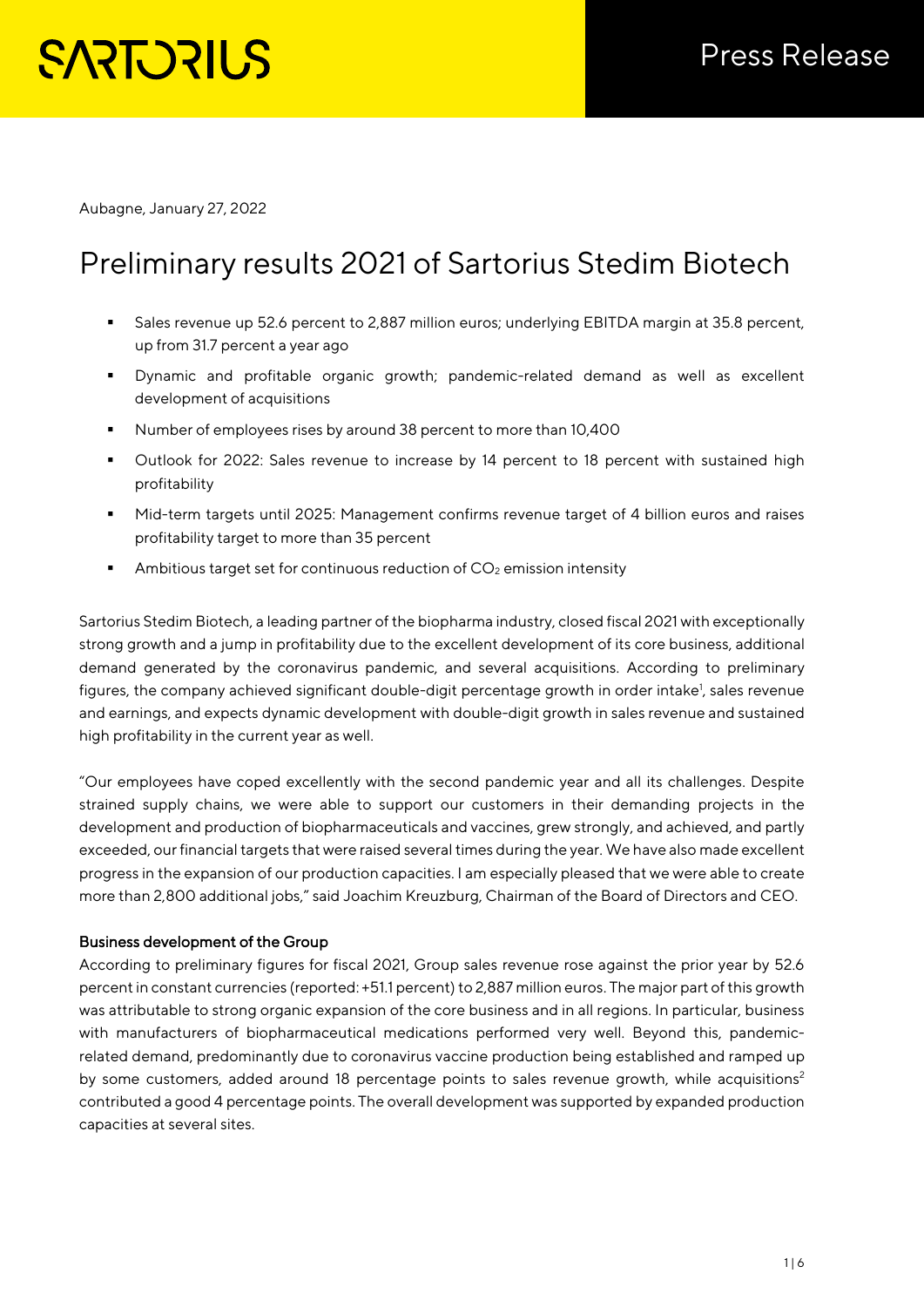Order intake grew even slightly more dynamically than sales revenue, rising by 55.6 percent in constant currencies to 3,664 million euros (reported: +53.9 percent). Around 13 percentage points of this growth were generated by pandemic-related demand; acquisitions contributed close to 7 percentage points. While order intake was significantly above sales revenue up into the third quarter, also because some customers in the current situation placed their orders further in advance than usual, the ratio of order intake to sales revenue normalized during the second half of the year and was at the level of the company's longterm average toward the end of the year.

Earnings also grew strongly in 2021. Underlying EBITDA<sup>1</sup>, the Group's key earnings indicator, rose very sharply by 70.9 percent to 1,033 million euros; the respective margin increased by 4.1 percentage points to 35.8 percent (previous period: 31.7 percent). The increase is attributable to economies of scale and to partially deferred cost development, for example as a result of low travel activity because of the pandemic and deferred new hires in relation to sales growth. This trend subsided due to the intensified buildup of the workforce in the second half of the reporting year, as well as to rising costs in logistics and purchasing. Relevant net profit<sup>1</sup> surged by 79.2 percent to 688 million euros. Underlying earnings per share were 7.46 euros (previous period: 4.16 euros)

#### Business development in the regions

Sartorius Stedim Biotech recorded significant growth in fiscal 2021 in all three business regions. Sales revenue in the EMEA<sup>3</sup> region that contributed the highest share of around 42 percent to total Group sales revenue amounted to 1,199 million euros, up 57.5 percent in constant currencies (reported: +57.6 percent). The Americas region accounted for about 33 percent of total Group sales revenue, growing by 45.8 percent to 946 million euros in constant currencies (reported: +41.2 percent). Sales revenue in the Asia | Pacific region likewise saw very dynamic growth and rose 54.6 percent in constant currencies to 742 million euros (reported: +54.9 percent). As a result, this region's share of total Group sales revenue was 26 percent.

#### Key financial indicators

Sartorius Stedim Biotech continues to have a very sound balance sheet and financial base. As of December 31, 2021, its equity ratio stood at 43.9 percent (December 31, 2020: 51.1 percent). Despite extensive investments and two acquisitions, net debt to underlying EBITDA<sup>1</sup> on the reporting date was 0.4, down from 0.8 at year-end 2020 as a result of strong net cash flow. The ratio of capital expenditures (CAPEX) to sales revenue reached 11.2 percent compared to 8.3 percent in the prior-year period. Cash flow from investing activities stood at –324 million euros relative to -151 million euros in fiscal 2020.

#### Increase in the number of employees to more than 10,400

As of December 31, 2021, Sartorius Stedim Biotech employed a total of 10,409 people worldwide. Compared with year-end 2020, headcount thus rose by 2,843 or about 38 percent. The accelerated increase in the number of employees compared with previous years resulted from the expansion of production capacities to keep pace with the company's dynamic growth. However, buildup of workforce was deferred in relation to sales revenue development.

#### Outlook on further development

After two exceptional years, also due to the pandemic, Sartorius Stedim Biotech expects double-digit growth for the full year of 2022 despite its high revenue base. "We are very optimistic about our future business development. We are moving ahead at full speed in investing into capacities for further growth and are strengthening our global footprint in all areas with new employees. Following the jump in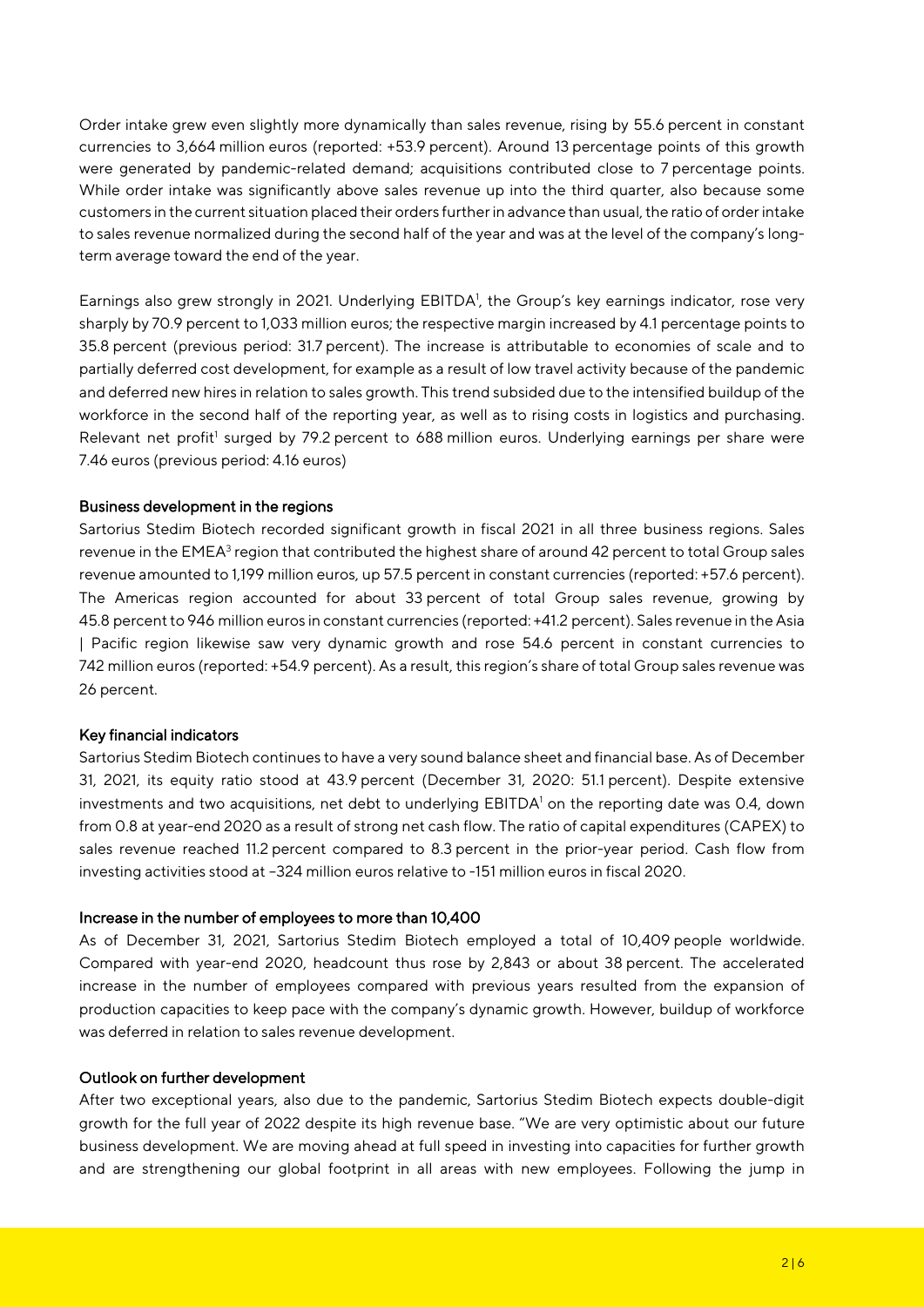profitability in 2021, we are aiming at achieving a similar high level of profitability in the current fiscal year. We have also set ourselves an ambitious target to continuously reduce our  $CO<sub>2</sub>$  emission intensity," said Kreuzburg.

# Significant reduction of CO<sub>2</sub> emission intensity planned

As a technology partner for producers of innovative medical drugs and vaccines, Sartorius Stedim Biotech's business activities contribute directly to social sustainability goals that aim to improve the health and wellbeing of people. Beyond this, the company has also already undertaken a number of measures to reduce its ecological footprint, such as switching to renewable energy, optimizing packaging and increasing usage of recycling.

Now the Group has linked its ambitions in this area to a holistic target. As a high-growth company, Sartorius Stedim Biotech will be focusing on reducing its  $CO<sub>2</sub>$  emission intensity<sup>4</sup>, which specifies the output of emissions in proportion to sales revenue. Sartorius Stedim Biotech aims to reduce its  $CO<sub>2</sub>$  emission intensity by around 10 percent annually on average until 2030, spending over time around 1 percent of its sales revenue annually for corresponding measures.

#### Forecast for 2022

Sartorius Stedim Biotech expects dynamic performance for the full year of 2022 as well. Consolidated sales revenue is thus projected to increase by about 14 percent to 18 percent. Initial consolidation of the acquisitions closed or agreed upon in 2021 is estimated to contribute about 1 percentage point to this increase. Following the jump in profitability in 2021, the company expects its underlying EBITDA margin to stay at a similar high level and to reach more than 35 percent.

Regarding pandemic-related business, the company projects sales revenue for 2022 at about the previous year's level of around 500 million euros.

The margin target already includes expenses for measures to reduce the company's  $CO<sub>2</sub>$  emission intensity; these expenses will account for about 0.5 percent of consolidated Group sales revenue in 2022.

Investments will further increase in 2022 and are expected to reach a CAPEX ratio of about 14.5 percent. They will continue to be focused on the expansion of production capacities, for example, in Germany, the USA, and South Korea. Net debt to underlying EBITDA is expected to be about 0.2 at year-end. Possible further acquisitions are not included in these projections.

#### Mid-term profitability target raised for 2025

Based on the company's performance in fiscal 2021, management raised its mid-term forecast for profitability again. The underlying EBITDA margin for the Group is now expected to be more than 35 percent in 2025 (previously around 33 percent). The margin target already includes expenses of around 1 percent of Group sales revenue for measures to reduce the company's CO<sub>2</sub> emission intensity.

The consolidated sales revenue target for 2025 had already been substantially raised at the beginning of 2021 and remains unchanged at around 4 billion euros. Sartorius Stedim Biotech plans to achieve this sales revenue increase primarily through organic growth and additionally by acquisitions.

The mid-term targets for 2025 still do not include any pandemic-related business as management currently considers such estimates to be too uncertain.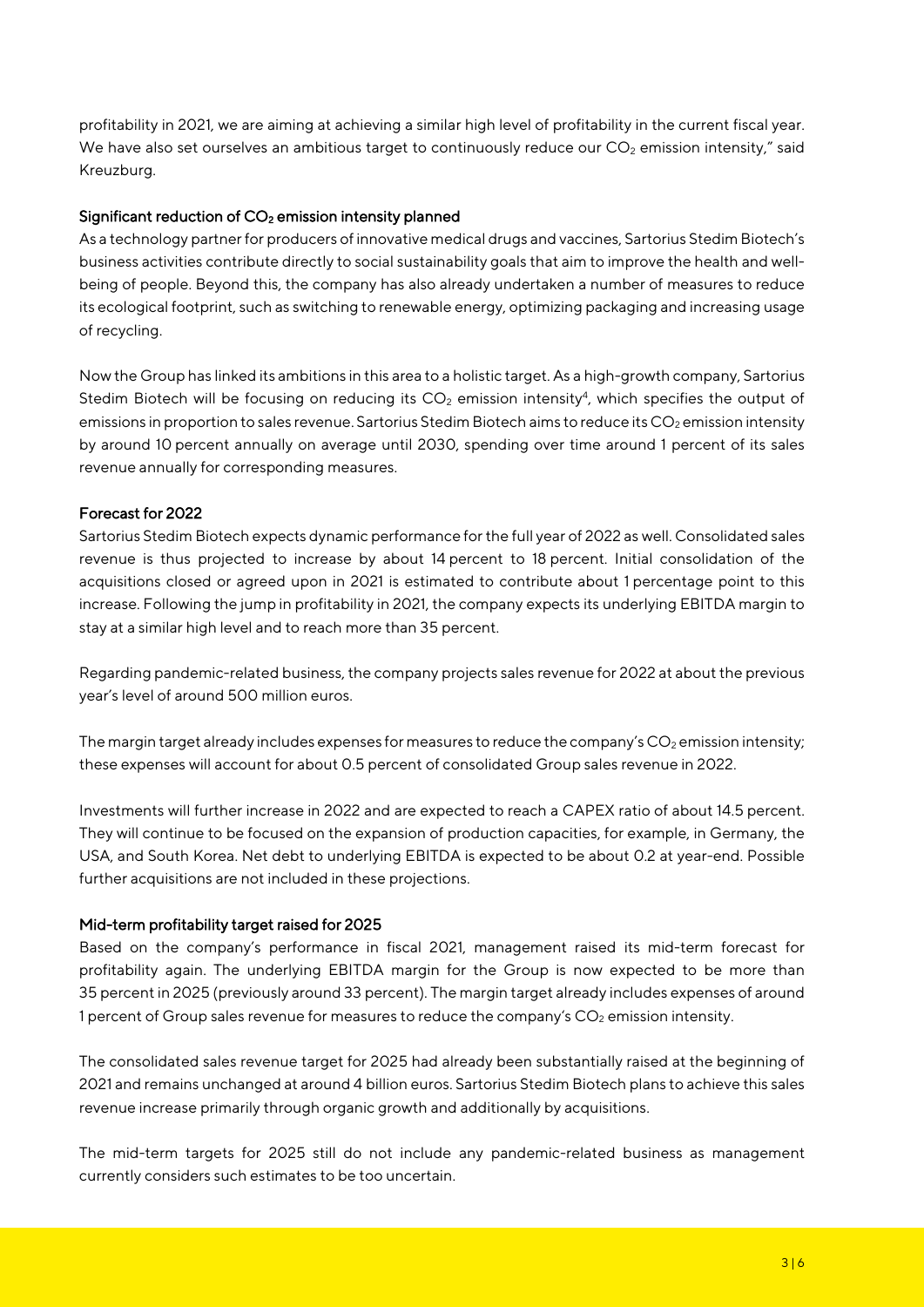All forecasts are based on constant currencies, as in the past years, and assume that the global economy as well as supply chains will remain stable.

Moreover, these projections assume that, on average, the profitability margins of future acquisitions will initially be somewhat below the levels of the Group's existing businesses and, after integration, reach levels comparable to these. Management points out that the dynamics and volatilities in the life science and biopharma sectors have increased over the past years and the coronavirus pandemic has further amplified these trends. Accordingly, the forecasts currently show even higher uncertainties than usual.

The figures for fiscal 2020 were restated due to the finalized purchase price allocation for acquisitions of BIA Separations and WaterSep BioSeparations.

1 Sartorius Stedim Biotech publishes alternative performance measures that are not defined by international accounting standards. These are determined with the aim of improving the comparability of business performance over time and within the industry.

- Order intake: all customer orders contractually concluded and booked during the respective reporting period
- Underlying EBITDA: earnings before interest, taxes, depreciation and amortization and adjusted for extraordinary items
- Relevant net profit: profit for the period after non-controlling interest, adjusted for extraordinary items and non-cash amortization, as well as based on the normalized financial result and the normalized tax rate
- Ratio of net debt to underlying EBITDA: quotient of net debt and underlying EBITDA over the past 12 months, including the pro forma amount contributed by acquisitions for this period

2 Acquisitions of the following entities: selected life science businesses from Danaher; BIA Separations; WaterSep BioSeparations; CellGenix; and Xell

3 EMEA = Europe, Middle East, Africa 4 Greenhouse gas emissions in CO<sub>2</sub> equivalents

This press release contains forward-looking statements about the future development of the Sartorius Stedim Biotech Group. Forward-looking statements are subject to known and unknown risks, uncertainties and other factors that could cause actual results to differ materially from those expressed or implied by such statements. Sartorius Stedim Biotech assumes no liability for updating such statements in light of new information or future events. This is a translation of the original French-language press release. Sartorius Stedim Biotech shall not assume any liability for the correctness of this translation. The original French press release is the legally binding version.

# Conference call

Joachim Kreuzburg, Chairman of the Board of Directors and CEO of the Sartorius Stedim Biotech Group, will discuss the company's business results with analysts and investors on January 27, 2022, at 3:30 p.m. CET in a teleconference. You may register by clicking on the following link: <https://services.choruscall.com/mediaframe/webcast.html?webcastid=tQCVKK40>

#### Current image files

http://www.sartorius.com/en/company/newsroom/downloads-publications

## Financial calender

| February 17, 2022 | Publication of Annual Report 2021                             |
|-------------------|---------------------------------------------------------------|
| March 25, 2022    | Virtual Annual Shareholders' Meeting                          |
| April 20, 2022    | Publication of first-quarter figures (January to March 2022)  |
| July 21, 2022     | Publication of the first-half figures (January to June 2022)  |
| October 19, 2022  | Publication of nine-month figures (January to September 2022) |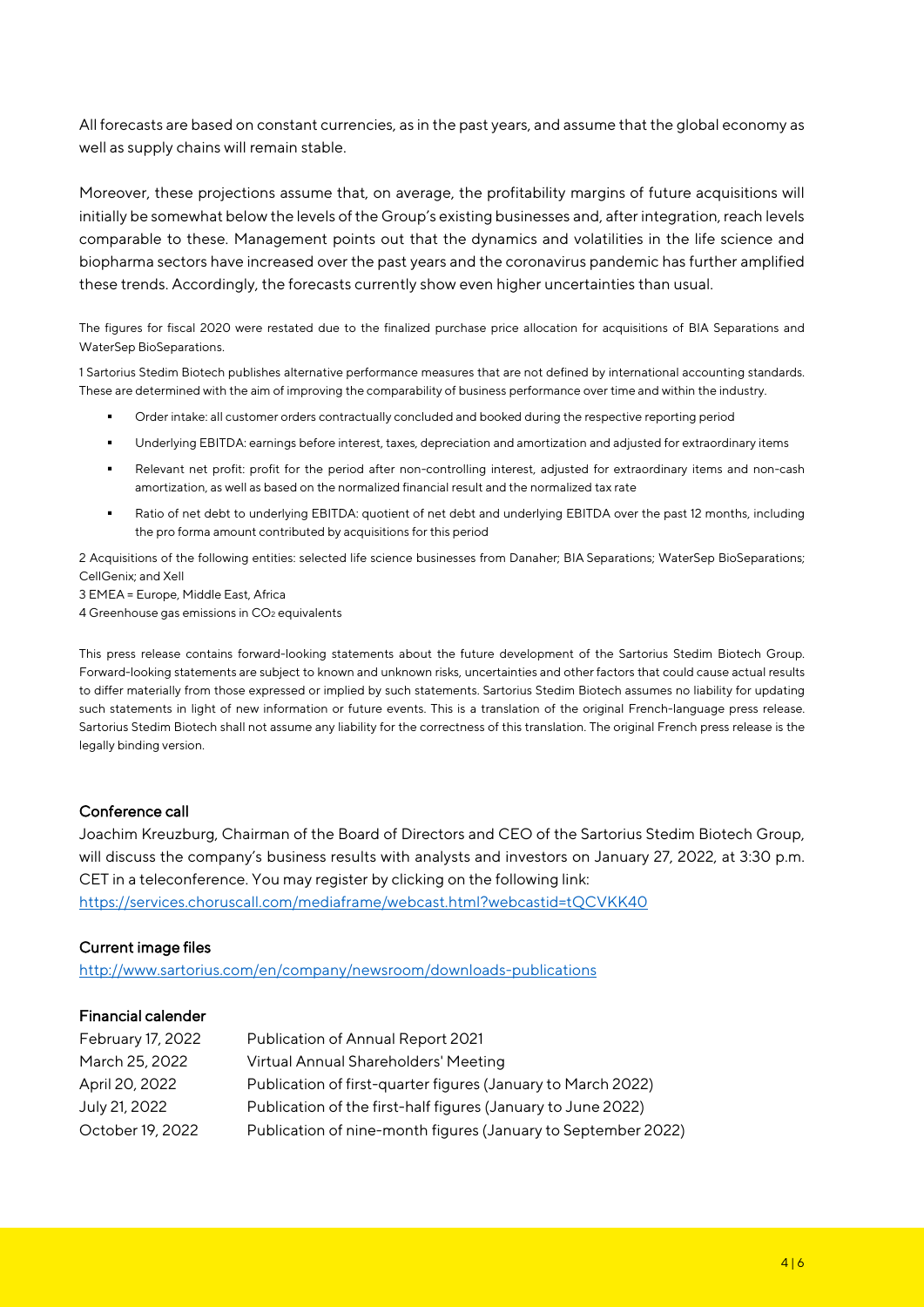# Preliminary key figures for the full year of 2021

| In millions of $\epsilon$                     | 2021    | 20201   | $\Delta$ in % | $\Delta$ in %   |
|-----------------------------------------------|---------|---------|---------------|-----------------|
| unless otherwise specified                    |         |         | Reported      | cc <sup>2</sup> |
| Order Intake and Sales Revenue                |         |         |               |                 |
| Order intake                                  | 3,664.4 | 2,381.0 | 53.9          | 55.6            |
| Sales revenue                                 | 2,887.0 | 1,910.1 | 51.1          | 52.6            |
| <b>EMEA</b>                                   | 1.199.3 | 761.0   | 57.6          | 57.5            |
| Americas                                      | 946.0   | 670.2   | 41.2          | 45.8            |
| Asia   Pacific                                | 741.7   | 478.9   | 54.9          | 54.6            |
| <b>Results</b>                                |         |         |               |                 |
| EBITDA <sup>3</sup>                           | 1.033.4 | 604.7   | 70.9          |                 |
| EBITDA margin <sup>3</sup> in %               | 35.8    | 31.7    |               |                 |
| Net profit <sup>4</sup>                       | 687.8   | 383.8   | 79.2          |                 |
| Earnings per share <sup>4</sup> in $\epsilon$ | 7.46    | 4.16    | 79.2          |                 |

1 The figures for the reporting period 2020 were restated due to the finalization of the purchase price allocation for the acquisitions of BIA Separations and WaterSep BioSeparations

2 In constant currencies

3 Underlying EBITDA = earnings before interest, taxes, depreciation and amortization, and adjusted for extraordinary items

4 Relevant / underlying net profit = net profit after non-controlling interest; adjusted for extraordinary items and non-cash amortization, as well as based on a normalized financial result and normalized tax rate

## Reconciliation

| In millions of $\epsilon$ ,<br>unless otherwise specified | 2021     | 20201    |
|-----------------------------------------------------------|----------|----------|
| EBIT (operating result)                                   | 865.4    | 471.7    |
| Extraordinary items                                       | 26.5     | 32.7     |
| Depreciation and amortization                             | 141.5    | 100.3    |
| Underlying EBITDA                                         | 1,033.4  | 604.7    |
|                                                           |          |          |
| In millions of $\epsilon$ ,<br>unless otherwise specified | 2021     | 20201    |
| EBIT (operating result)                                   | 865.4    | 471.7    |
| Extraordinary items                                       | 26.5     | 32.7     |
| Amortization   IFRS 3                                     | 48.6     | 25.7     |
| Normalized financial result <sup>2</sup>                  | $-11.2$  | $-7.8$   |
| Normalized income tax (26%) <sup>3</sup>                  | $-241.6$ | $-135.8$ |
| Underlying net result                                     | 687.7    | 386.5    |
| Non-controlling interest                                  | O.1      | $-2.7$   |
| Underlying net result after non-controlling interest      | 687.8    | 383.8    |
| Underlying earnings per share (in €)                      | 7.46     | 4.16     |

1 The figures for the reporting period 2020 were restated due to the finalization of the purchase price allocation for the acquisitions of BIA Separations and WaterSep BioSeparations

2 Financial result excluding fair value adjustments of hedging instruments and currency effects relating to financing activities and change in valuation of earn-out liability

3 Normalized income tax based on the underlying profit before taxes and non-cash amortization